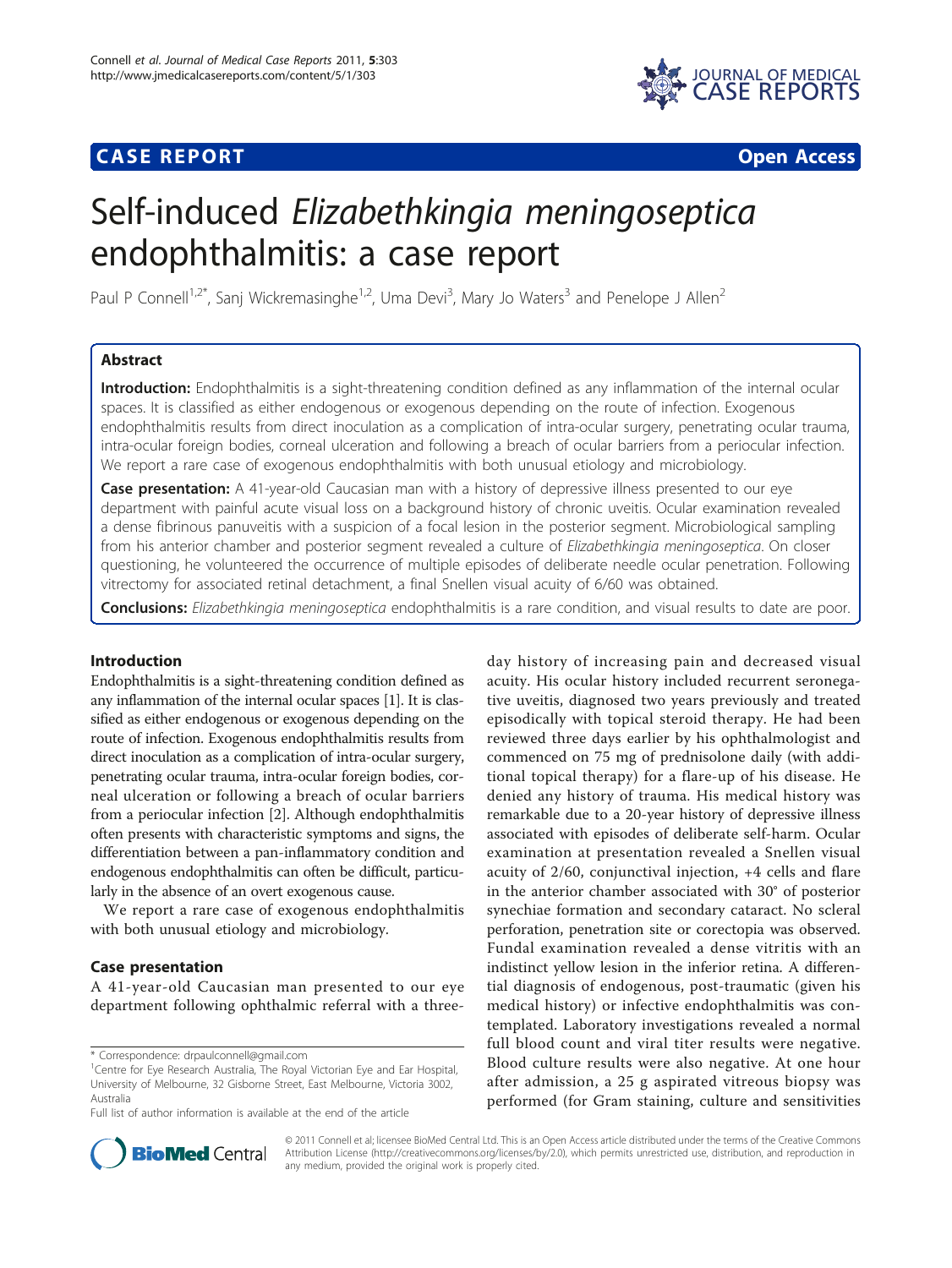and viral PCR) with intra-vitreal ceftazidime and vancomycin administered. Polymorphs and Gram-negative rods were seen in a Gram stain from the vitreous tap. After 48 hours, a heavy growth of a Gram-negative, oxidase-positive rod was detected on sheep blood agar and MacConkey agar (Figure 1). The isolate was subsequently identified as Elizabethkingia meningoseptica using a VITEK 2 system. Due to the unusual nature of the isolated microbe and upon closer and repeated questioning, our patient volunteered the occurrence of multiple episodes of deliberate ocular penetration with an unsterile sewing needle on more than 20 occasions over the preceding nine months. At three days after admission, on suspicion of an inferior retinal detachment, he underwent a 23 g pars plana vitrectomy with repeat intra-vitreal antibiotic therapy. A macular intra-retinal abscess was detected at surgery with no retinal detachment. Upon close follow-up, his intra-ocular inflammation improved upon topical steroid and antibiotic therapy. With the isolation of an organism inherently resistant to many classes of antimicrobials he was commenced on a six-week course of oral rifampicin and ciprofloxacin therapy, based on sensitivity test results and a review of the literature. At two weeks after initial surgery he presented again with a rhegmatogenous retinal detachment necessitating pars plana vitrectomy, lensectomy, endolaser and silicone oil (Figure 2). At four weeks after surgery the retina remained flat with trace inflammatory change with a Snellen visual acuity of 6/ 60. A psychiatric consult was also arranged at this time.

# **Discussion**

Penetrating eye injuries predominantly occur in younger men and are a common cause of monocular visual loss. Self-inflicted eye injuries as a cause of visual loss are an



Figure 2 Fundal appearance following vitrectomy and silicone oil tamponade.

unusual, but important, form of self-mutilation [[3](#page-2-0),[4](#page-2-0)]. They have been associated with a variety of psychological disorders, including paranoid schizophrenia [[5-7](#page-2-0)], drug-induced psychosis, obsessive-compulsive disorder [[7](#page-2-0)], depression, mental retardation [[6](#page-2-0)] and ritualistic behavior [[8-10](#page-2-0)] and organic illnesses [\[8](#page-2-0)], including neurosyphilis [\[11](#page-2-0)], Lesch-Nynan syndrome [\[12\]](#page-2-0), and following organic brain injury [\[13\]](#page-2-0). Needle perforation is an uncommon form of self-mutilation. It has been described in both adults and children, but occurs most commonly in younger adults with acute and chronic psychoses. Figures pertaining to self-inflicted needle perforations are unavailable due to the sporadic nature of the reports. Soylu et al. reported a non-self-inflicted



Figure 1 Elizabethkingia meningoseptica on (a) sheep blood agar and (b) MacConkey agar